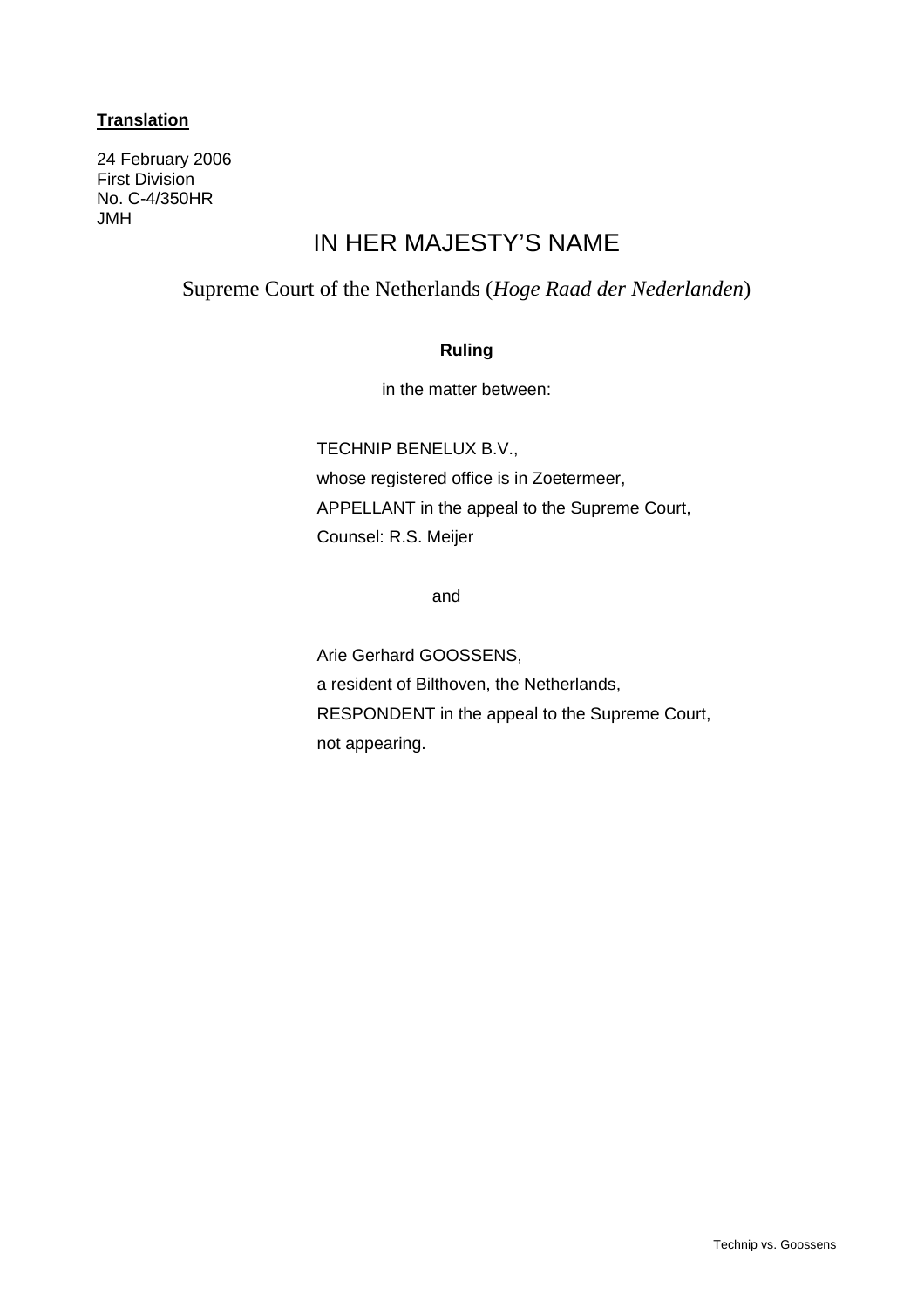#### 1. The proceedings in the fact-finding instances

 By writ dated 21 January 2004, the appellant in the appeal to the Supreme Court – hereinafter: "**Technip**" – summoned the respondent in the appeal to the Supreme Court – hereinafter: "**Goossens**" – to appear in summary proceedings for interim relief before the Relief Judge (*Voorzieningenrechter*) of the Utrecht District Court, claiming that the District Court, by judgment immediately enforceable to the extent possible:

- (A) to prohibit Goossens from publishing, offering, bringing on the market or otherwise disclosing to third parties the kinetic scheme of the computer program Primo/Genics or any other data deriving from the computer program Spyro, subject to an immediately payable penalty of EUR 100,000 for each day or part of a day that such prohibition is violated;
- (B) to order Goossens to provide a specification of each disclosure initiated by him of the kinetic scheme of the computer program Primo/Genics or any other data deriving from the computer program Spyro, subject to an immediately payable penalty of EUR 100,000 for each day or part of a day that such order is not complied with;
- (C) to order Goossens to undo, to the extent possible, any disclosures as referred to under (A) and (B) within three days after the judgment made hereunder, such action at any event to include the removal of any publications from the internet, subject to an immediately payable penalty of EUR 100,000 for each day or part of a day that such order is not complied with;
- (D) to make an award for costs against Goossens.

At the hearing, Technip increased its claim in the sense that it also claimed that Goossens be explicitly prohibited from disclosing the proposed publication, the draft of which has been submitted in these proceedings, or in any event the kinetic scheme in this publication.

Goossens contested the claim, bringing a counterclaim to the effect  $-$  in summary  $-$  that Technip be ordered to draft a statement for Goossens to present to third parties, this statement to set out that Goossens is entitled to apply his know-how and to publish papers advancing his know-how so as to enable him to earn an income.

Technip contested the counterclaim.

 By injunction in the principal action of 26 February 2004, the Relief Judge ordered a ban prohibiting Goossens from publishing, offering, bringing on the market or otherwise disclosing to third parties the kinetic scheme of the computer program Primo/Genics, subject to an immediately payable penalty of EUR 100,000 for each day or part of a day that this prohibition is violated, with a maximum of EUR 1,000,000, dismissing all other applications as well as the counterclaim.

 Goossens lodged an appeal against this judgment with the Amsterdam Court of Appeal. In the appeal proceedings, Technip increased its claim, the claim now including: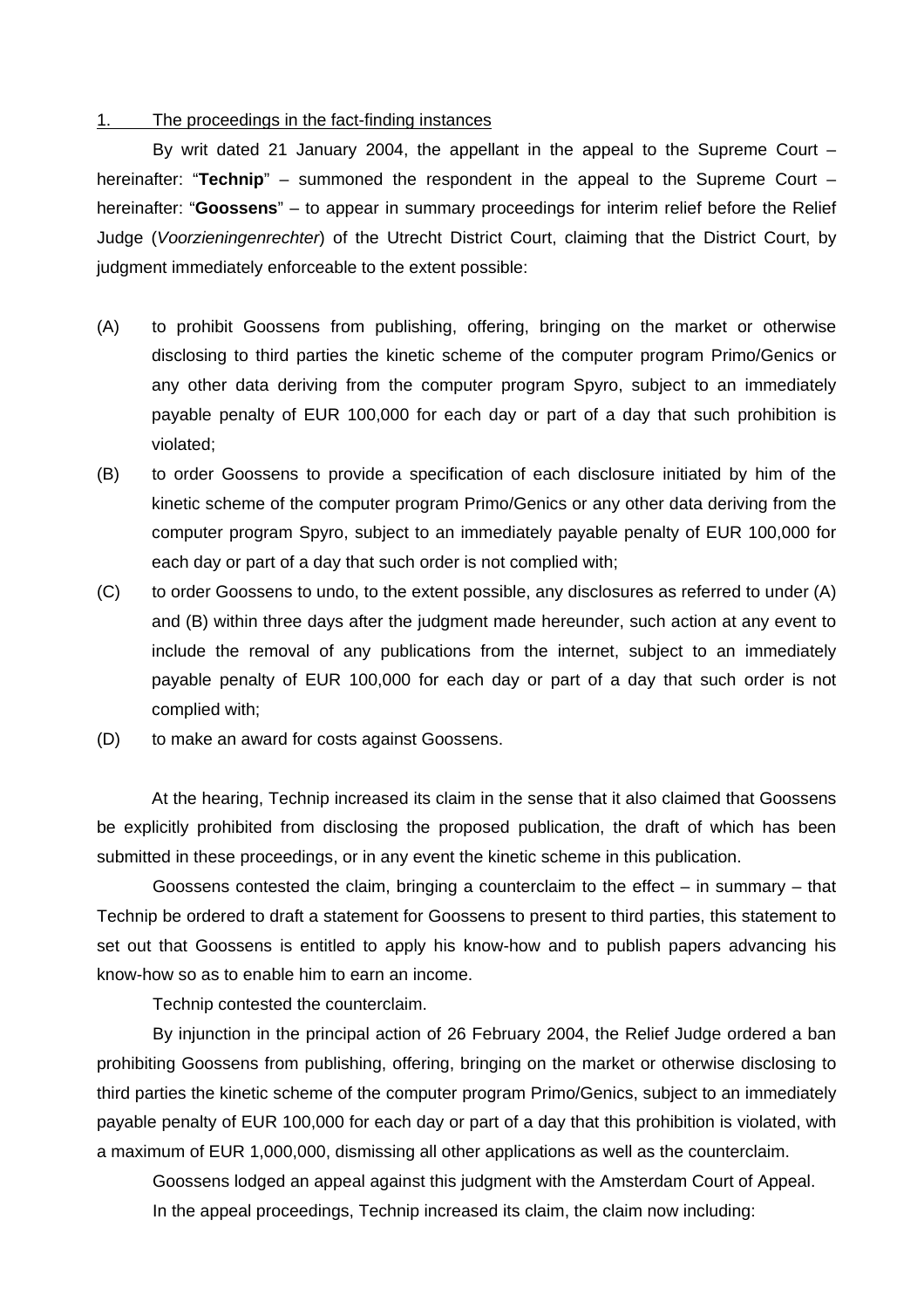- (A) to prohibit Goossens from using the kinetic scheme or any other data derived from Spyro, including the computer programs Genics, Primo and/or PRIMX, for the benefit of his commercial activities, and
- (B) to prohibit Goossens to refer, in publicity materials or other commercial materials, to the kinetic scheme or any other data derived from Spyro, including the computer programs Genics, Primo and/or PRIMX, in all cases subject to forfeiture of penalties.

By decision of 7 October 2004, the Court of Appeal set aside the contested judgment in the principal action, rejected the injunctive measures in the principal action after all, and confirmed the contested judgment in the counterclaim.

The Court of Appeal's decision is attached to this ruling.

### 2. The appeal to the Supreme Court

 Technip lodged an appeal to the Supreme Court against the Court of Appeal's decision. The writ initiating this appeal is attached to this ruling and forms an integral part hereof.

 The Supreme Court granted leave to proceed against Goossens, who was declared to be in default.

Technip had its counsel explicate its position.

 The opinion of the Advocate General of the Supreme Court, D.W.F. Verkade, is that the appeal should be dismissed.

Technip's counsel replied to this opinion by letter dated 25 November 2005.

# 3. The facts on which the Supreme Court will found its decision

- 3.1 The Supreme Court will proceed on the basis of the following facts.
- (i) Technip is the holder of the copyright on the computer program Spyro (hereinafter: **"Spyro**"), a simulation program designed to control the ethylene and propylene production process in the petrochemical industry.
- (ii) An essential part of Spyro is a kinetic scheme, which produces a schematic representation of the production process by means of, for example, a collection of chemical reaction comparisons (hereinafter: the "**kinetic scheme**").
- (iii) On 10 September 2003, Goossens informed that he intended to publish the kinetic scheme of a computer program he developed, initially named Genics and later Primo, which program has the same application as Spyro. Technip responded by informing Goossens it would not allow him to effect such publication, arguing that such publication would infringe its copyrights on Spyro.
- 3.2 In the summary proceedings for injunctive relief, the Relief Judge held that the kinetic scheme is not a pure and simple enumeration of numbers devoid of any creative input,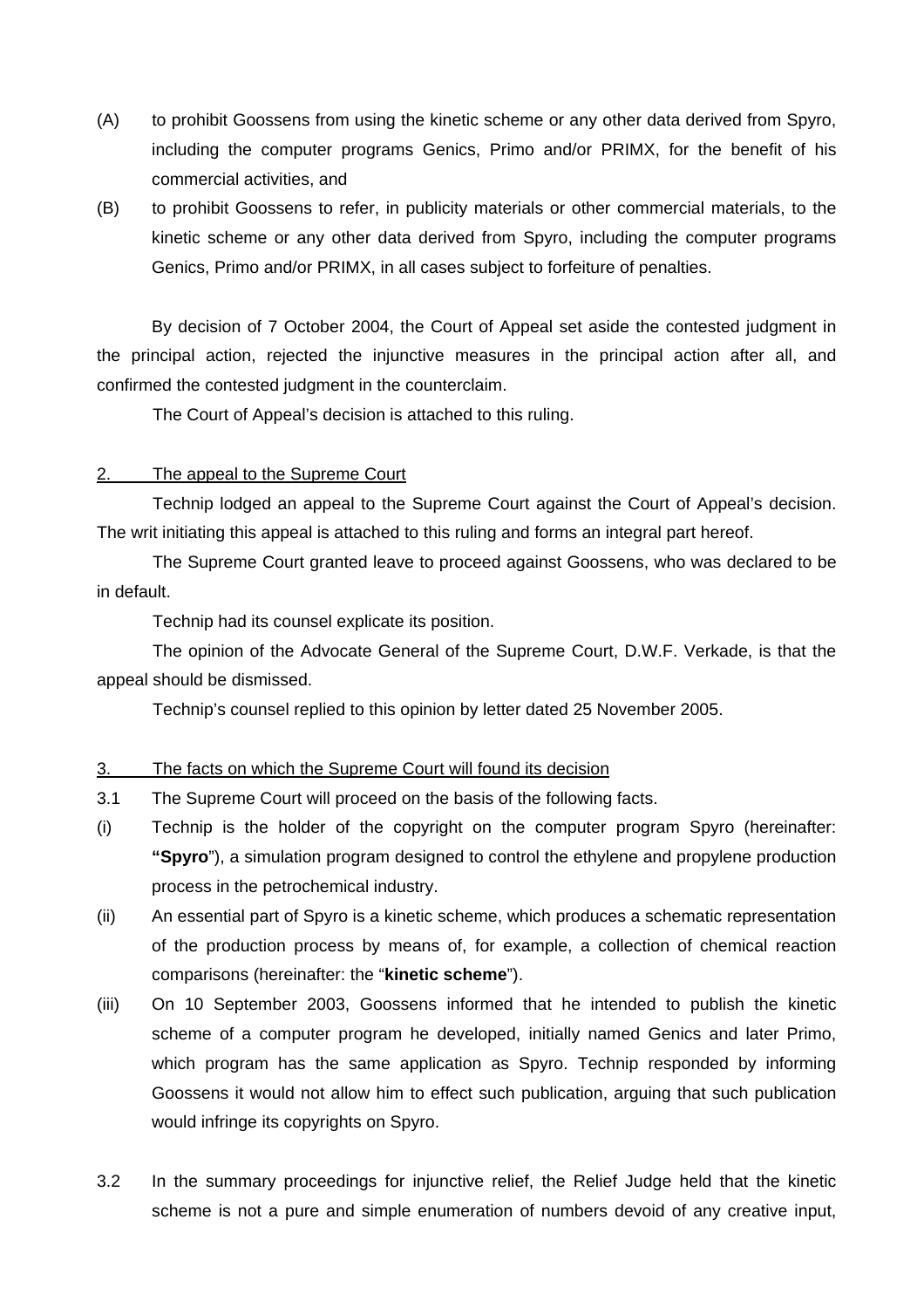rather that it came about – at least in part – on the basis of subjective criteria, making it liable for the work to have its individual, original character bearing the stamp of its maker or makers, thus qualifying it for protection by copyright. The Relief Judge allowed Technip's claim for a prohibition of the publication of the kinetic scheme. The Court of Appeal set aside the Relief Judge's decision, dismissing the claim after all.

3.3 To this end, the Court of Appeal made the following grounds for its decision.

 "4.2 The court in the first instance based its allowance of Technip's first claim on – briefly put – the following considerations (hereinafter: "**grounds 1 to 5 inclusive**"). (1) The court considered it likely that the kinetic scheme constituting an essential element of the computer program Spyro has its own individual, original character bearing the stamp of its maker or makers, (2) qualifying the work for copyright protection. (3) Because the kinetic scheme is a constitutive part of Spyro – the copyrights to which are held by Technip – the court held publication (of part) of the kinetic scheme to constitute an infringement of Technip's copyright. (4) The court deems it a fact that the kinetic scheme of the computer program Primo/Genics is based on and largely similar to the kinetic scheme of Spyro, (5) it being the preliminary conclusion of the court that the publication of the kinetic scheme of Primo/Genics would constitute an infringement of Technip's copyright with respect to Spyro.

4.3 The first ground is based on the Relief Judge's view that it takes the kinetic scheme to have been created – in any event in part – on the basis of subjective criteria, as the court deems to be a fact, or in any event not (sufficiently) contested, Technip's argument, including references to written statements put forth by Professor Grievink (of 29 January and 11 February 2004, summarized in ground 4.2 of the contested judgment), that the selection of the components and reactions to the kinetic scheme eventually took place on the basis of a subjective evaluation grounded in the knowledge, insight and experience of the maker.

4.4 To the extent that Goossens's grounds for appeal I, II and III challenge the above view, they are justified. For now, the statement of Professor Grievink, in so far as relevant here, does not simply imply that the selection of the components and reactions expressed in the kinetic scheme eventually took place on the basis of a subjective evaluation.

4.5 The only conclusion to be drawn from Professor Grievink's statement is that, far from being a mathematical automatism, such selection can be made only by testing the theoretical insights obtained and to improve on them by means of experiments, requiring the maker of the selection – who should be familiar with literature in the field of chemical reactions – to set up and conduct a sound experimental programme for the purpose of testing hypotheses; and also that the required theoretical and experimental efforts can take many years, the effectiveness of these efforts depending on the individual power to assess and analyse of the maker of the selection. Thus, Professor Grievink did not state that the evaluation of the maker of the selection is subjective, nor is there any such implication in his statements.

4.6 Nor does this lead to the subsequent conclusion that Goossens failed to challenge to a sufficient extent that the selection of components and reactions as reflected in the kinetic scheme eventually took place on the basis of a subjective evaluation, grounded in the knowledge, insight and experience of the maker.

4.7 The parties differ in opinion about the answer to the question whether the kinetic scheme – seen separately from the computer program Spyro, of which it is an essential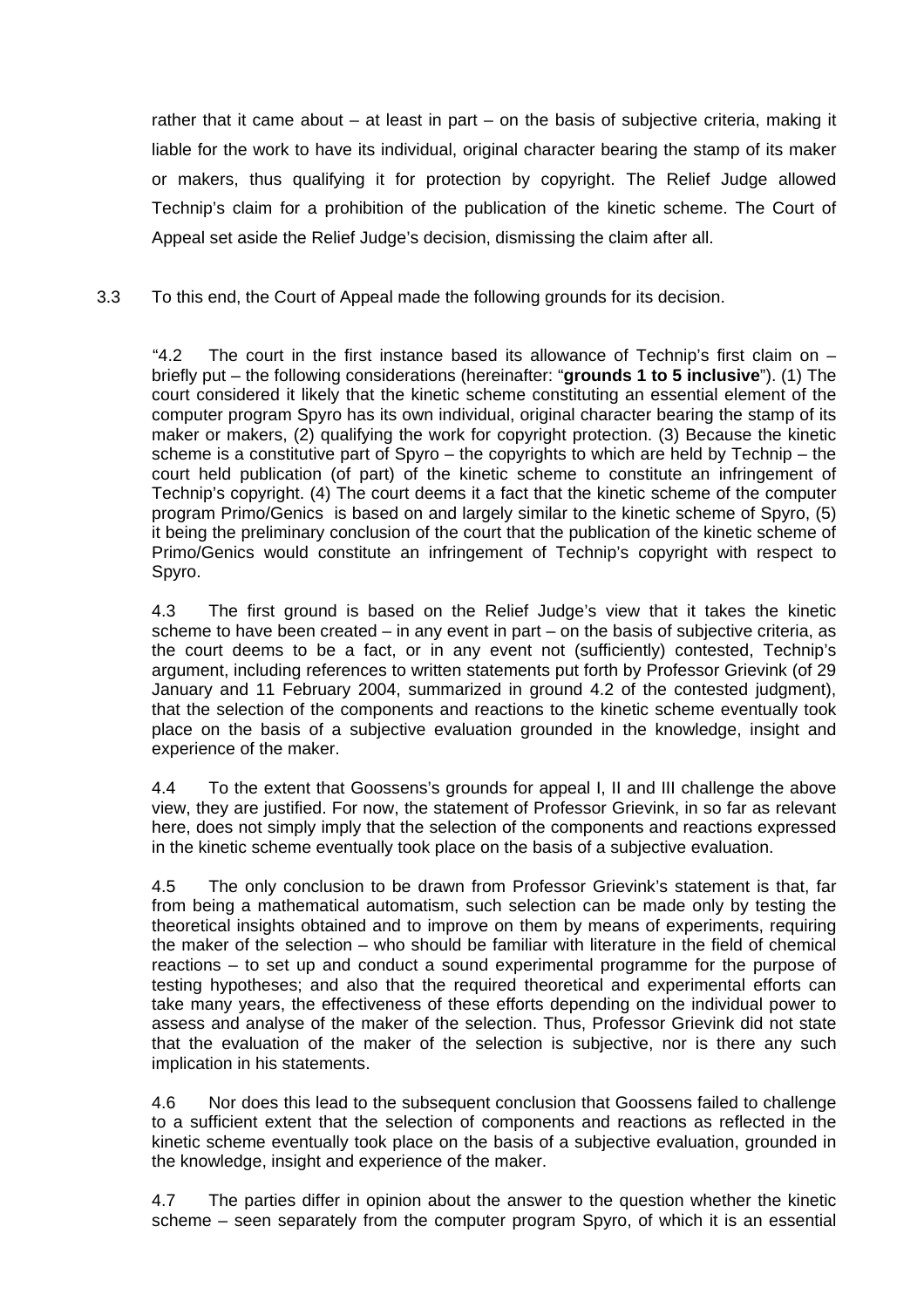element – is itself a work with its individual, original character bearing the stamp of the maker. Without any examination into the facts of the matter, for which these proceedings leave no scope, that question cannot be answered. This means that the first ground for the lower court's judgment cannot be regarded as being correct.

4.8 It follows that the second ground for the lower court's judgment is premature and, for now, cannot be considered to be correct either.

4.9 The third ground for the lower court's judgment fails likewise. Ground for appeal IV, which challenges this third ground, is to be held well-founded, because the mere circumstance that the kinetic scheme constitutes an essential element of Spyro does not entail that publication of this element (or part thereof) is to be considered an infringement of Technip's copyright on Spyro. No challenge has been mounted against the assertion that the kinetic scheme also lends itself to being used in computer programs other than Spyro.

4.10 It follows that the fourth and fifth grounds for the lower court's judgment cannot be endorsed either, and that the relief sought by Technip cannot be based on the alleged infringement of a copyright held by Technip on a kinetic scheme constituting an essential element of the computer program Spyro. Technip's first claim is not based on any other copyright infringement. Thus, grounds for appeal I to VI inclusive need not be discussed."

- 3.4 Before proceeding with the evaluation of parts 1 and 2 of the appeal, the Supreme Court posits that the pivotal question in this matter is not whether the kinetic scheme itself is to be considered a computer program or "preparatory material" (within the meaning of Section 10(1), twelfth indent, of the Dutch Copyright Act 1912 (*Auteurswet 1912*) for a computer program, nor whether the kinetic scheme, as a manuscript ("*geschrift*") within the meaning of Section 10(1), first indent, of the Dutch Copyright Act 1912, qualifies for manuscript protection ("*geschriftenbescherming*") under the Dutch Copyright Act 1912. The pivotal question is whether the kinetic scheme qualifies as a work ("*work*") within the meaning of Section 10(1), opening and closing words, of the Dutch Copyright Act 1912: "*…en in het algemeen ieder voortbrengsel op het gebied van letterkunde, wetenschap of kunst, op welke wijze of in welken vorm het ook tot uitdrukking zij gebracht*" ("… and in general any product of literature, science or art, expressed by whatever means and in whatever form"). A requirement is that the product has its individual, original character and bears the stamp of its maker (*see* the 4 January 1991 decision of the Supreme Court, no. 14449, *NJ* 1991, 608).
- 3.5 The words chosen by the Court of Appeal, against the backdrop of the dispute between the parties, both of which relied on the said decision, lead to the inevitable conclusion that the Court of Appeal applied the correct criterion. Contrary to the presumption made in parts 1a and 1b, the Court of Appeal used the term "subjective evaluation" – which the Relief Judge also used – apparently for no other purpose than to reflect the aforementioned requirement that the product, i.e. the kinetic scheme, must have an individual, original character and bear the stamp of its maker in order to qualify, as a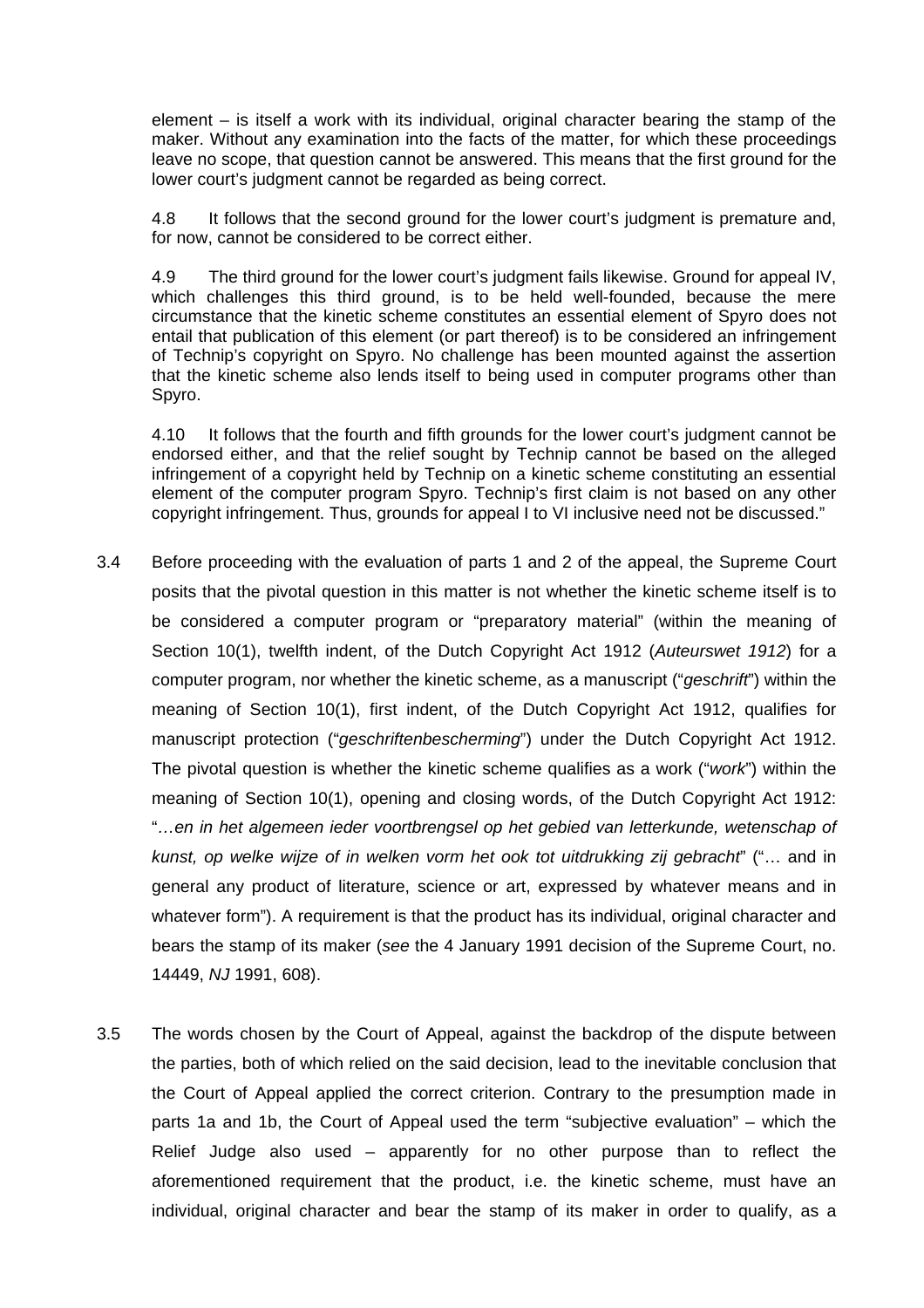"work", for copyright protection. Where the kinetic scheme is a schematic representation of the production process of ethylene and propylene in the petrochemical industry by means of, for example, a collection of chemical reaction comparisons, and the chemical reaction comparisons incorporated in the scheme are by themselves nothing but a number of objective scientific data which as such cannot be protected by copyright, the Court of Appeal was right to examine whether the selection of these data, with a view to the question of incorporating them  $-$  or not  $-$  into the kinetic scheme, has its own individual, original character and bears the stamp of its maker. Grounds 4.4-4.6 of the decision do not allow for the conclusion that the Court of Appeal failed to recognise that this requirement can be met if the selection, for the benefit of the kinetic scheme, of a large number of chemical components and reactions out of a much larger (and virtually infinite) number of such components and reactions is based on scientific or technical knowledge, insight and experience, while the selection relates to objective scientific data and laws and is aimed at scientific or technological objectives. To the extent that part 1c is based on the view that the Court of Appeal should have examined the question whether it is inconceivable that two (teams of) scientists, working independently from each other, would have come up with the same selection, part 1c fails because the answer to that question is but one of the points of view capable of being considered in the evaluation. Consequently, this part fails.

- 3.6.1 In case the grounds for appeal advanced in part 1 should fail, Part 2 is directed against grounds 4.4-4.6 of the decision, putting forward grounds for appeal based on issues of fact, which build on the grounds put forward in part 1. One of the grievances put forward is that the Court of Appeal did not take into sufficient consideration a number of arguments advanced in part 2a and that – in the light of the supplementary statement submitted by Professor Grievink – the Court of Appeal should have provided further grounds for its conclusion that the requirement referred to in par. 3.5, above, has not been met. Part 3 builds on part 2 in that it also puts forward the grievance that the Court of Appeal, in ground 4.7 of its decision, did not provide any insight into the question which factual information, which the Court of Appeal said could not be examined within the scope of the summary proceedings for injunctive relief, could have provided the answer to the question whether the kinetic scheme can be considered a "work" within the meaning of the Ducth Copyright Act 1912. Therefore, the appellant was justified in submitting the grounds for appeal, as summarized above, which can easily be dealt with as a single group.
- 3.6.2 Of the foremost importance here is that, even if it does not in so many words say that the assessment of the maker of the selection is subjective, the supplementary statement of Professor Grievink, as represented in the Court of Appeal's ground 4.5 does, however,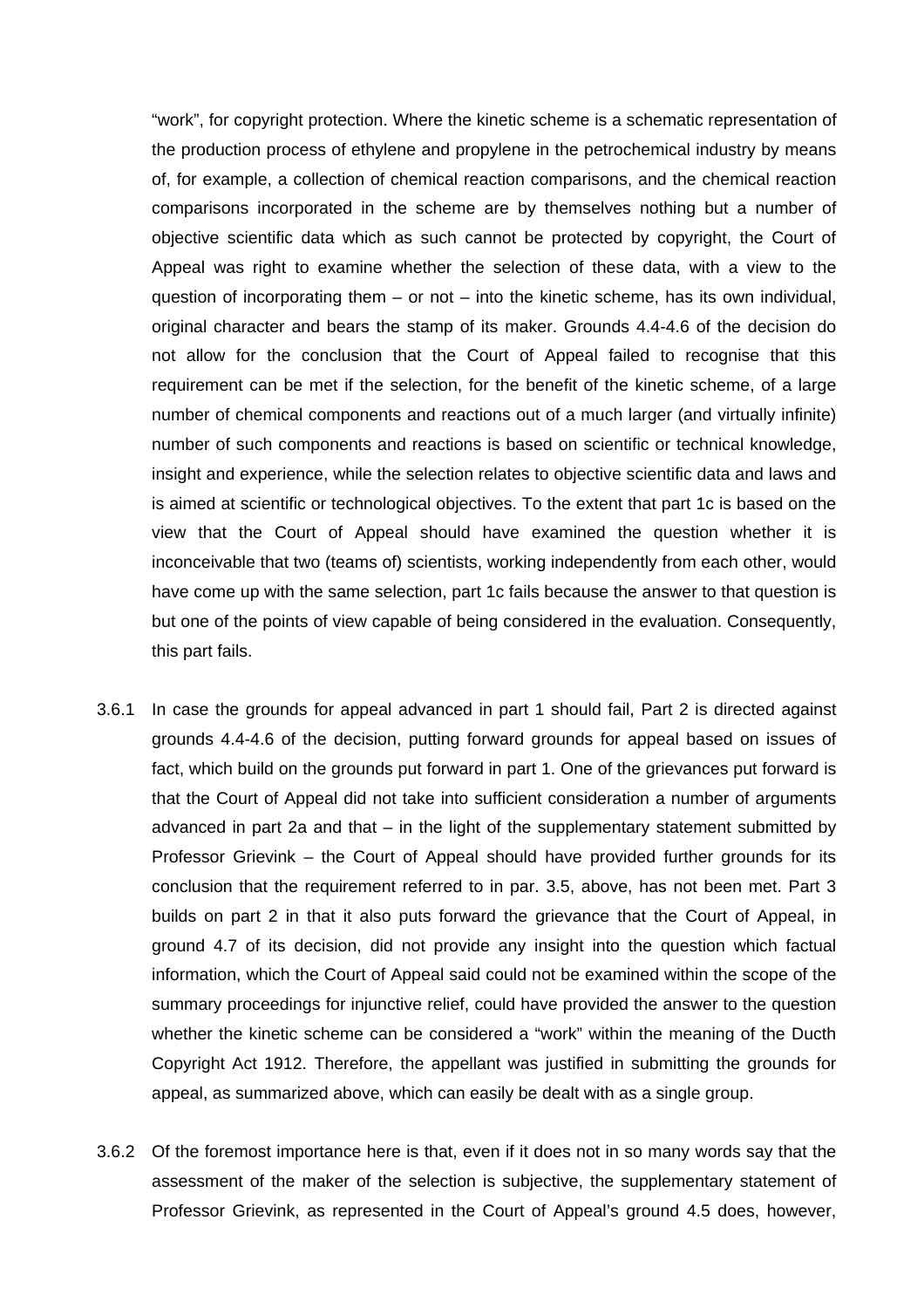strongly suggest that the personal views – based, among other things, on the experience and analytic powers – of the maker or makers of the kinetic scheme play an important part in making the selection. Consequently, the question why this scheme does not have an individual, original character, bearing the stamp of the maker(s) required further grounds, which the Court of Appeal did not provide. Given these circumstances, the Court of Appeal should not have restricted its grounds to the consideration that Professor Grievink failed to state that the assessment of the maker of the selection is subjective in nature and that his statement does not imply so either.

- 3.6.3 In the light of this information, further grounds should also have been adduced as to the issues in respect of which the Court of Appeal, in par. 4.7, considered an additional examination of the facts to be necessary and why the clarification deemed necessary could not be obtained by posing additional questions to Professor Grievink or in any other way deemed appropriate in the context of summary proceedings for injunctive relief that involves substantial interests for either parties, as they have argued. Yet, this is a case where the party commencing the action has a particularly compelling interest in obtaining relief with an eye to an effective protection of one's right.
- 3.6.4 Parts 2 and 3 need not be dealt with any further.

# 4. The Supreme Court's decision

The Supreme Court of the Netherlands:

Sets aside the decision of the Amsterdam Court of Appeal of 7 October 2004;

 Refers the matter back to the Hague Court of Appeal for further consideration and a decision;

 Orders Goossens to pay the costs of the appeal to the Supreme Court, which costs on Technip's part are estimated to amount to EUR 509.98 in disbursements and EUR 2,600 in legal and court fees, up to the date hereof.

 This ruling has been made by the Vice President of the Supreme Court, D.H. Beukenhorst, as President, and by the Justices O. de Savornin Lohman, A.M.J. van Buchem-Spapens, J.C. van Oven and F.B. Bakels, and delivered in public by Justice E.J. Numann on 24 February 2006.

[*signature illegible*] [*signature illegible*]